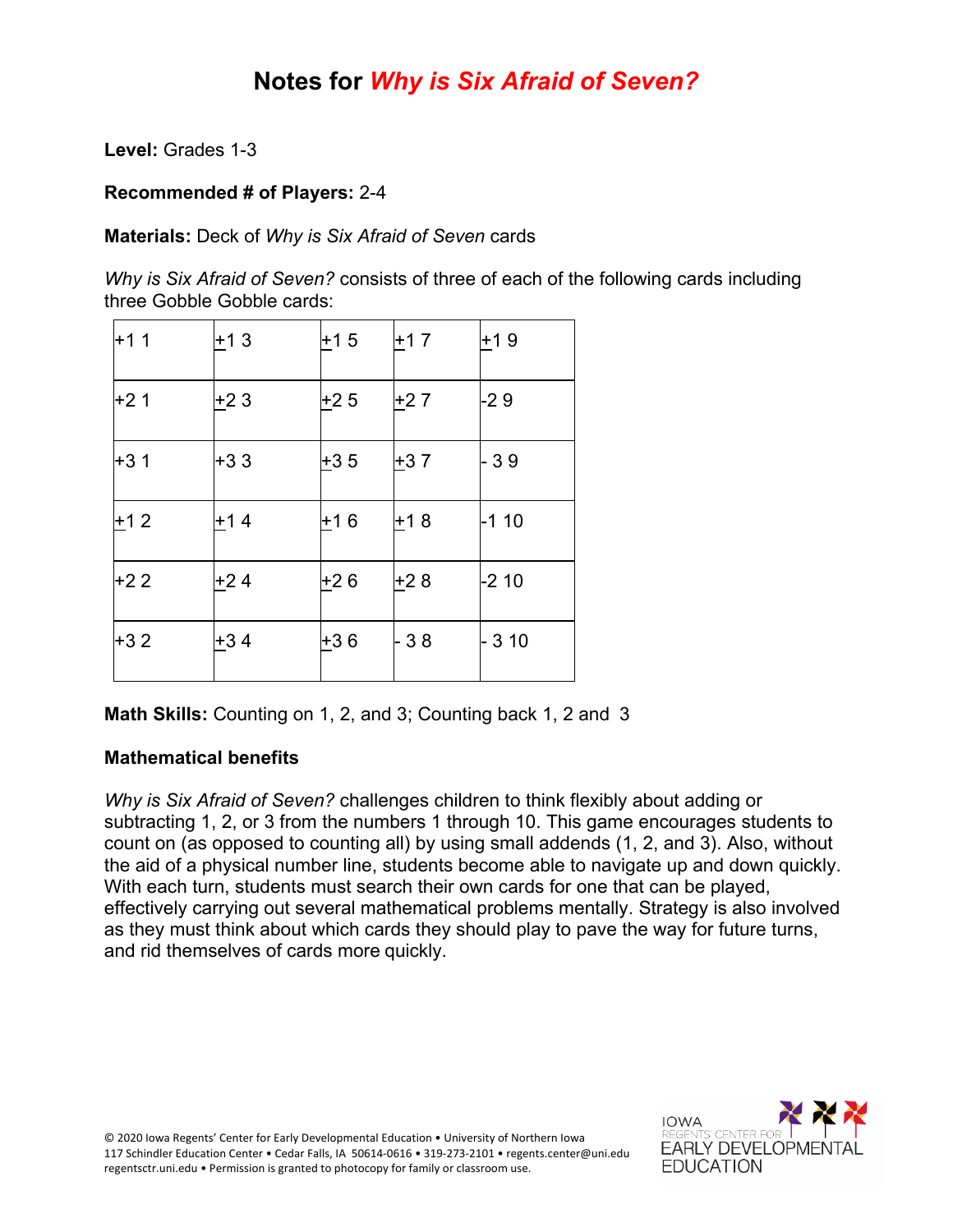# *Why is 6 afraid of 7? Be the first one to get rid of all of your cards!*

### **To play:**

- **1.** Decide who is going to be first and who will be the dealer.
- **2.** The dealer shuffles the cards and deals five cards to each player.
- **3.** The dealer puts the rest of the cards face down in a "draw" pile and turns the top card over to make a **play pile** to begin the game. The top card in the play pile decides which card can be played next. The **+** or **-** number is added to **OR** subtracted from the larger number on the card to determine what card can be played on top of it.
	-
- **4.** Player one looks at the cards he or she is holding to see what card can be played.

For example: if the **play pile card** is **+2** *8*, the next card played can be either a large number 6, or 10. Then players look at the corner of the card played. If it is **+3** 6, then the next card played can be either a 3 or a 9. If the player cannot play a card, he or she draws from the draw pile until a card can be played. Then the turn goes to the next player.

**5.** The first person who plays all their cards wins and announces by saying, **"Stop! Seven just ate Nine!"**

*Gobble Gobble!* **Cards:** If a player draws a Gobble Gobble! card, the player has the chance to lay it down next to the play pile and begin another play pile by laying another card from his or her hand on top of it. From then on, players can choose which pile to play on. There are three Gobble Gobble! cards in the game so eventually players can play from four piles.





© 2020 Iowa Regents' Center for Early Developmental Education • University of Northern Iowa 117 Schindler Education Center • Cedar Falls, IA 50614-0616 • 319-273-2101 • regents.center@uni.edu regentsctr.uni.edu • Permission is granted to photocopy for family or classroom use.

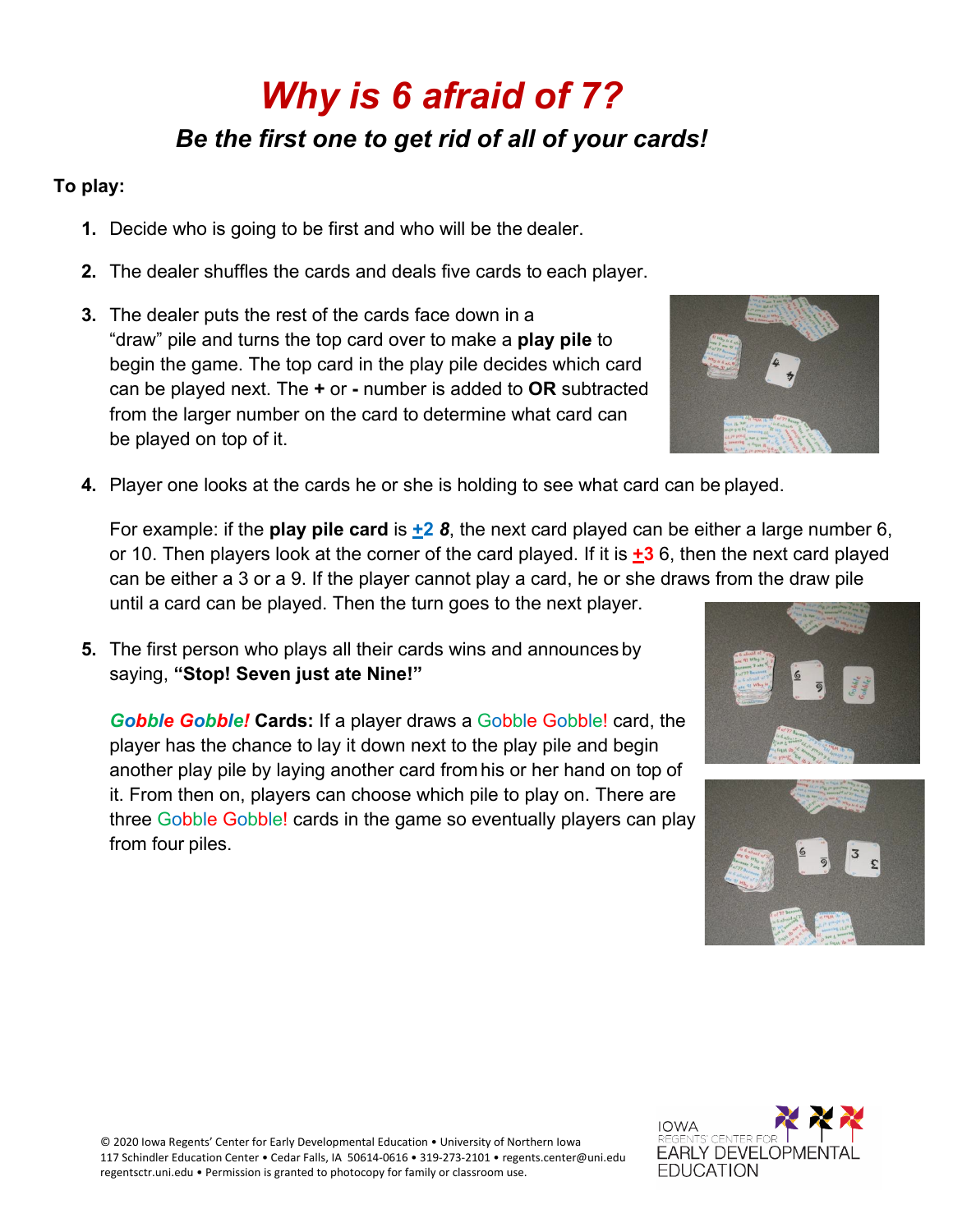Why is 6 afraid of 7? Because 7 ate 9! Why is 6 afraid of 7? Because 7 ate 9! Why is 6 afraid of 7? Because 7 ate 9! Why is 6 afraid of 7? Because 7 ate 9! Why is 6 afraid of  $7$ ? Because 7 ate 9! Why is 6 afraid of 7? Because 7 ate 9! Why is 6 afraid of 7? Because 7 ate 9! Why is 6 afraid of  $7$ ? **Because 7 ate 9!** Why is 6 afraid of  $7$ ? **Because** 7 ate 9! Why is 6 afraid of 7? Because 7 ate 9! Why is 6 afraid of 7? Because 7 ate 9! Why is 6 afraid of 7? Because 7 ate 9! Why is 6 afraid of  $7$ ? Because 7 ate 9! Why is 6 afraid of  $7$ ? Because 7 ate 9! Why is 6 afraid of 7? Because 7 ate 9! Why is 6 afraid of 7? Because 7 ate 9! Why is 6 afraid of 7? Because 7 ate 9! Why is 6 afraid of 7? Because 7 ate 9! Why is 6 afraid of 7? Because 7 ate 9! Why is 6 afraid of  $7\%$  because 7 ate 9! Why is 6 afraid of  $7\%$  because 7 ate 9! Why is 6 afraid of 7? Because 7 ate 9! Why is 6 afraid of 7? Because 7 ate 4! Why is 6 afraid of 7? Because 7 ate 4! Why is 6 afraid of 7? Because 7 ate 9! Why is 6 afraid of  $7$ ? Because 7 ate 9! Why is 6 afraid of 7? Because 7 ate 9! Why is 6 afraid of 7? Because 7 ate 9! Why is 6 afraid of  $7$ ? **Because 7 ate 9!** Why is 6 afraid of  $7$ ? **Because** 7 ate 9! Why is 6 afraid of 7? Because 7 ate 9! Why is 6 afraid of 7? Because 7 ate 9! Why is 6 afraid of 7? Because 7 ate 9! Why is 6 afraid of  $7?$  Because 7 ate 9! Why is 6 afraid of  $7?$  Because 7 ate 9! Why is 6 afraid of 7? Because 7 ate 9! Why is 6 afraid of 7? Because 7 ate 9! Why is 6 afraid of 7? Because 7 ate 9! Why is 6 afraid of 7? Because 7 ate 9! Why is 6 afraid of 7? Because 7 ate 9! Why is 6 afraid of  $7\%$  because 7 ate 9! Why is 6 afraid of  $7\%$  because 7 ate 9! Why is 6 afraid of  $7$ ? because 7 ate 9! Why is 6 afraid of  $7$ ? because 7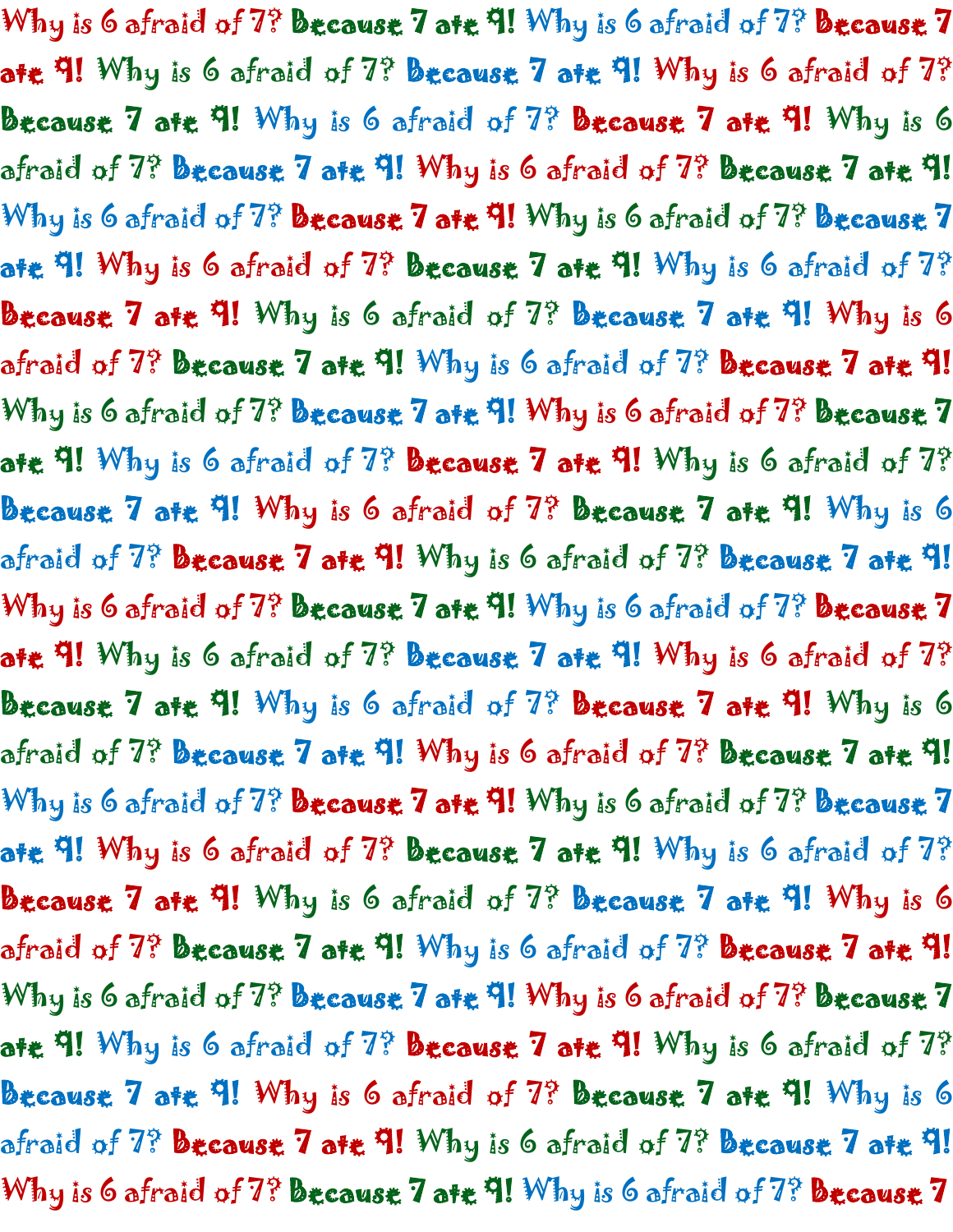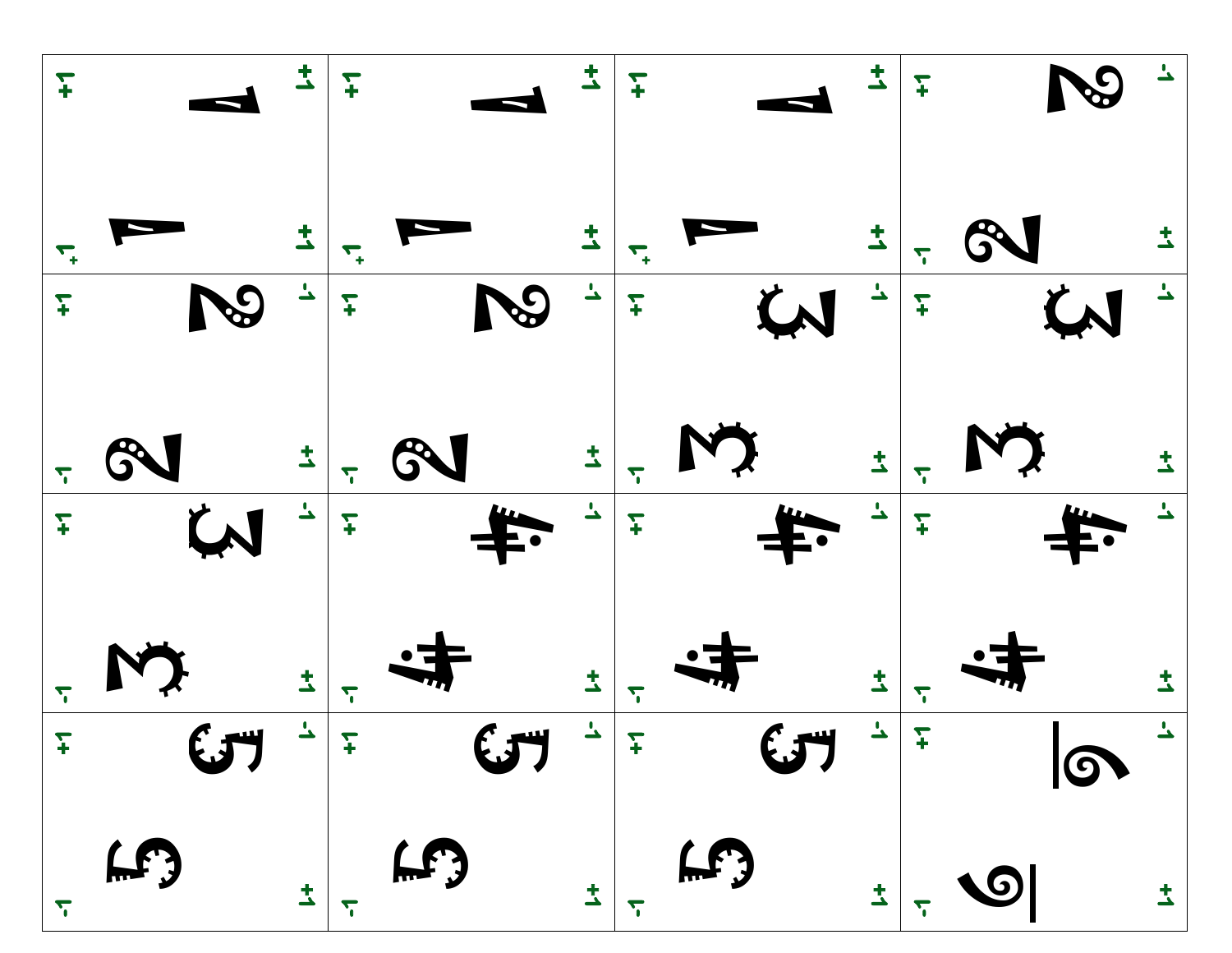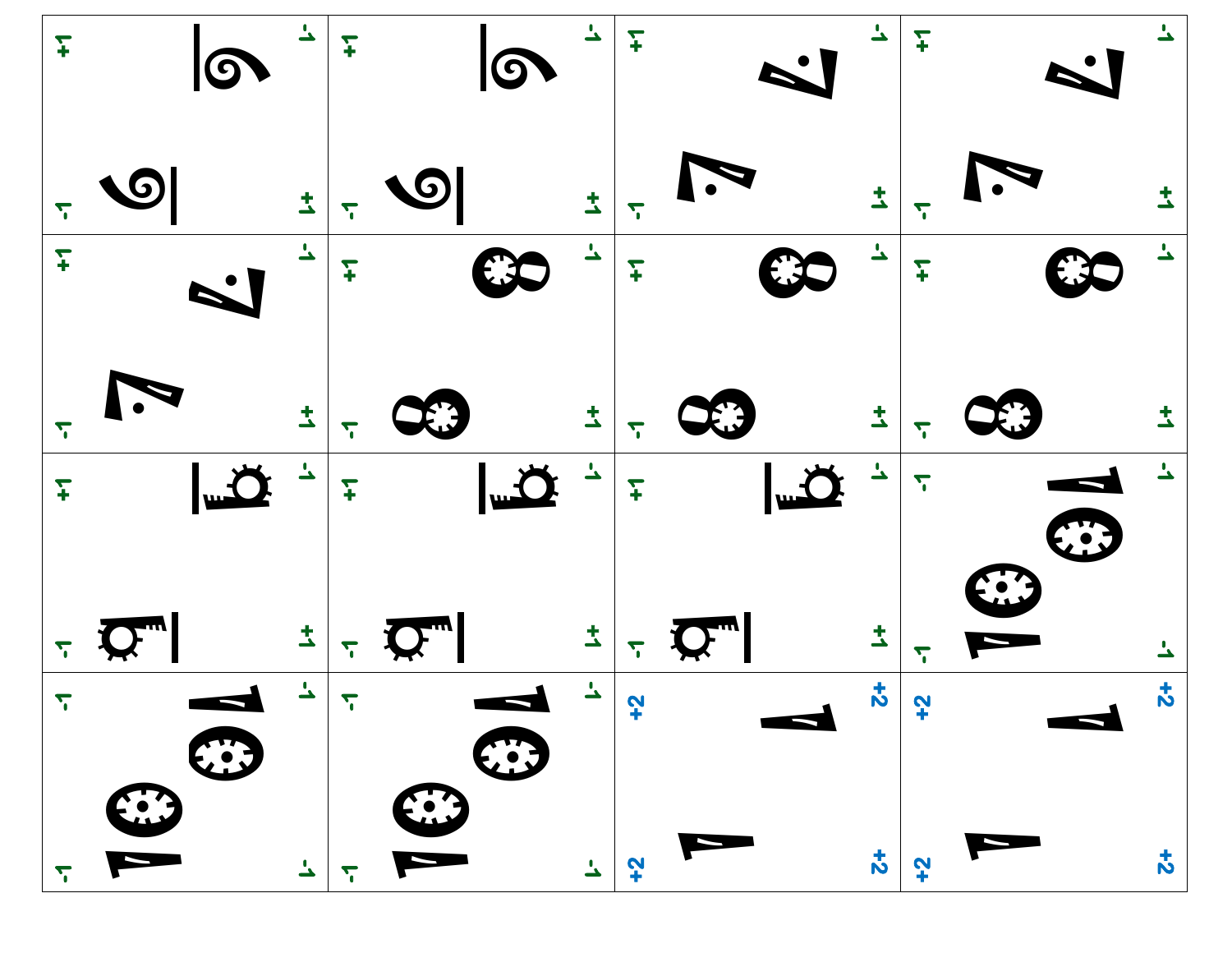| $\ddot{r}$    | $\mathbf{r}$                    | $\ddot{ }$   | $\mathcal{S}% _{M_{1},M_{2}}^{\alpha,\beta}(\varepsilon)=\mathcal{S}_{M_{1},M_{2}}^{\alpha,\beta}(\varepsilon)$ | $\vec{v}$          | $\ddot{ }$   | $\mathcal{S}% _{M_{1},M_{2}}^{\alpha,\beta}(\varepsilon)=\left( \mathcal{S}% _{M_{1},M_{2}}^{\alpha,\beta}\right) ^{\ast}$ | $\frac{1}{2}$      | $+2$         |       | $\boldsymbol{z}$   |
|---------------|---------------------------------|--------------|-----------------------------------------------------------------------------------------------------------------|--------------------|--------------|----------------------------------------------------------------------------------------------------------------------------|--------------------|--------------|-------|--------------------|
| $\ddot{r}$    | $\vec{z}$                       | ζ,           |                                                                                                                 | $\boldsymbol{t}$   | $\mathbf{z}$ | GN                                                                                                                         | $\vec{z}$          | $\mathbf{r}$ |       | $\boldsymbol{5}$   |
| $\mathbf{r}$  | $\dot{\mathbf{c}}$<br><b>LN</b> | $\mathbf{r}$ | W                                                                                                               | $\dot{\mathbf{c}}$ | $\ddot{ }$   | W                                                                                                                          | $\dot{\mathbf{z}}$ | $\mathbf{r}$ |       | $\dot{\mathbf{b}}$ |
| <b>N</b>      | $\boldsymbol{z}$                | Ņ            |                                                                                                                 | $\boldsymbol{z}$   | <b>N</b>     |                                                                                                                            | $\boldsymbol{z}$   | <b>N</b>     |       | $\boldsymbol{5}$   |
| $\mathbf{r}$  | $\dot{b}$                       | $\mathbf{r}$ |                                                                                                                 | $\dot{b}$          | $\ddot{ }$   | $\mathbf{G}$                                                                                                               | $\dot{\mathbf{v}}$ | $\mathbf{r}$ | (JT   | $\dot{\mathbf{c}}$ |
| <b>V</b>      | $\vec{c}$                       | <b>N</b>     |                                                                                                                 | $\boldsymbol{z}$   | <u>လူ</u>    | $\mathbf{F}$                                                                                                               | $\boldsymbol{z}$   | <b>P</b>     | (LF)  | $\boldsymbol{z}$   |
| $\frac{1}{2}$ |                                 |              | $\frac{1}{2}$                                                                                                   |                    |              |                                                                                                                            |                    |              |       | $\boldsymbol{z}$   |
| <b>P</b>      | f(f)                            |              | $\begin{array}{c c c c} \hline \downarrow & \downarrow & \downarrow & \downarrow & \downarrow \end{array}$      |                    |              | $\begin{array}{c c c c} \hline \downarrow & \downarrow & \downarrow & \downarrow & \downarrow \hline \end{array}$          | $\frac{1}{\infty}$ |              | 2 9 1 | $\vec{v}$          |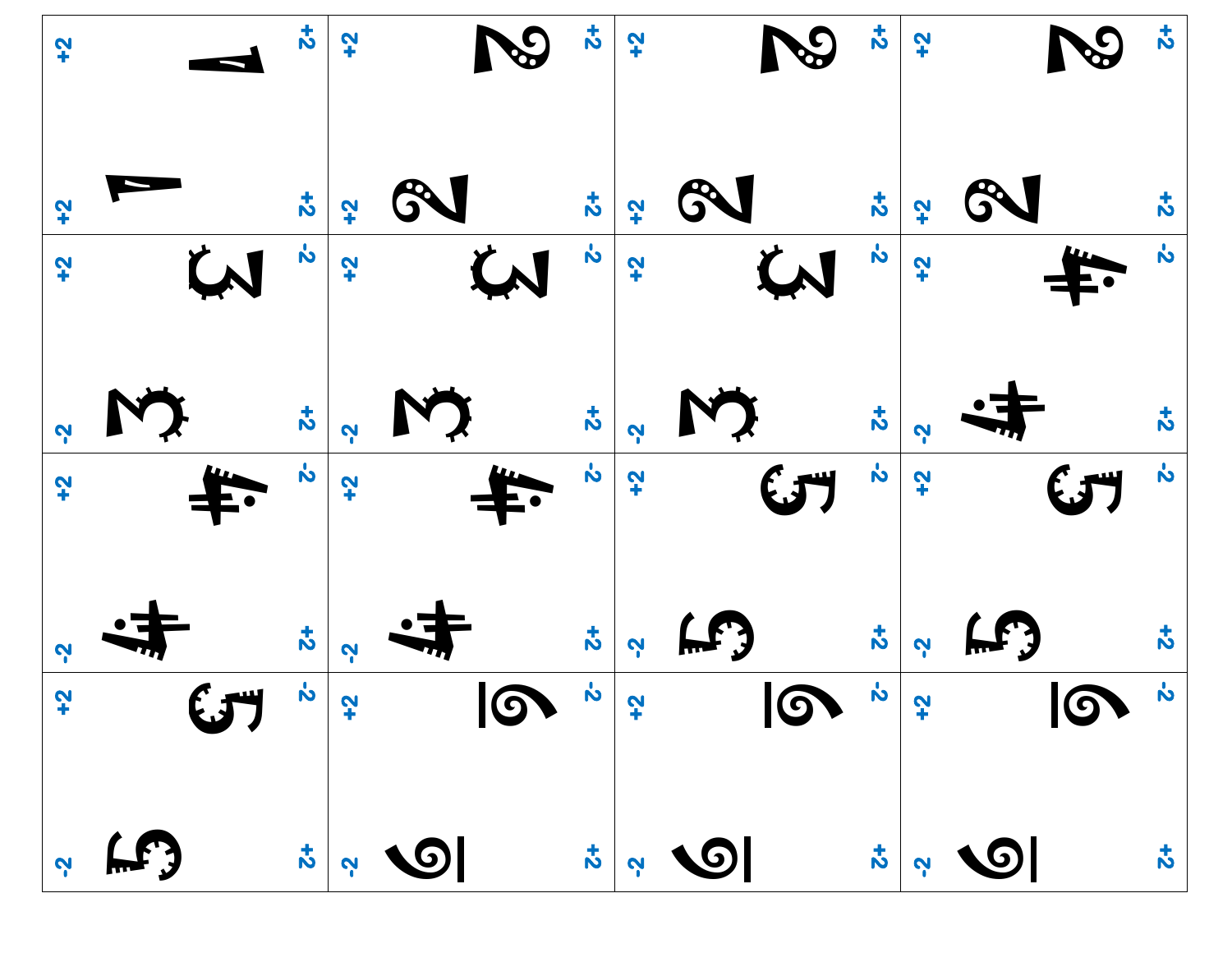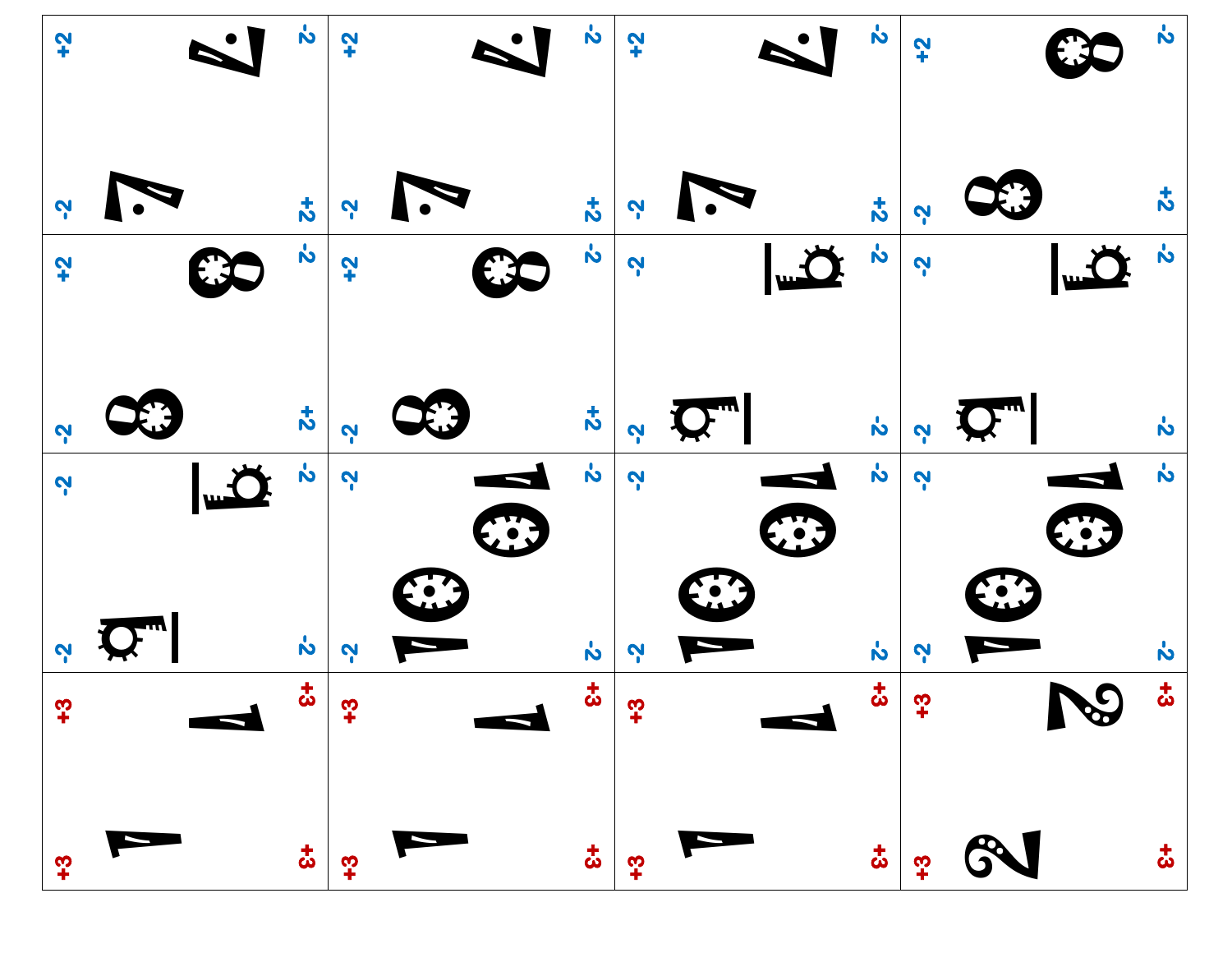| $\frac{6}{5}$        | $\boldsymbol{\ddot{\omega}}$ | $\frac{3}{2}$      | $\mathcal{S}$ | $\boldsymbol{\ddot{\omega}}$ | $\frac{1}{2}$ |              | $\boldsymbol{\ddot{\omega}}$ | $\boldsymbol{\cdot}$ |           | $\boldsymbol{\ddot{\omega}}$ |
|----------------------|------------------------------|--------------------|---------------|------------------------------|---------------|--------------|------------------------------|----------------------|-----------|------------------------------|
| က္                   | $\boldsymbol{\ddot{\omega}}$ |                    |               | $\boldsymbol{\ddot{\omega}}$ | က္            |              | $\boldsymbol{\ddot{\omega}}$ | က္                   |           |                              |
| $\boldsymbol{\cdot}$ | $\boldsymbol{\ddot{\omega}}$ | $\boldsymbol{t}^2$ |               | ယ်                           | $\mathbf{r}$  |              |                              | $\mathbf{r}$         |           |                              |
| <u>က္</u>            | $\boldsymbol{\ddot{\omega}}$ | ကု                 |               | $\boldsymbol{\ddot{\omega}}$ | ကု            |              |                              | ကု                   |           |                              |
| က္                   | မ်                           | $\frac{1}{2}$      | $\mathbf{G}$  | ဖ                            | $\mathbf{r}$  | $\mathbf{G}$ | ဖ                            | $\boldsymbol{c}^+$   | $\bullet$ | မ်                           |
| ကု                   | $\boldsymbol{\ddot{\omega}}$ |                    |               | お                            |               | (LF)         |                              | ကူ                   | 10        |                              |
|                      |                              |                    |               |                              |               |              |                              |                      |           |                              |
|                      |                              |                    |               |                              |               |              |                              |                      |           |                              |